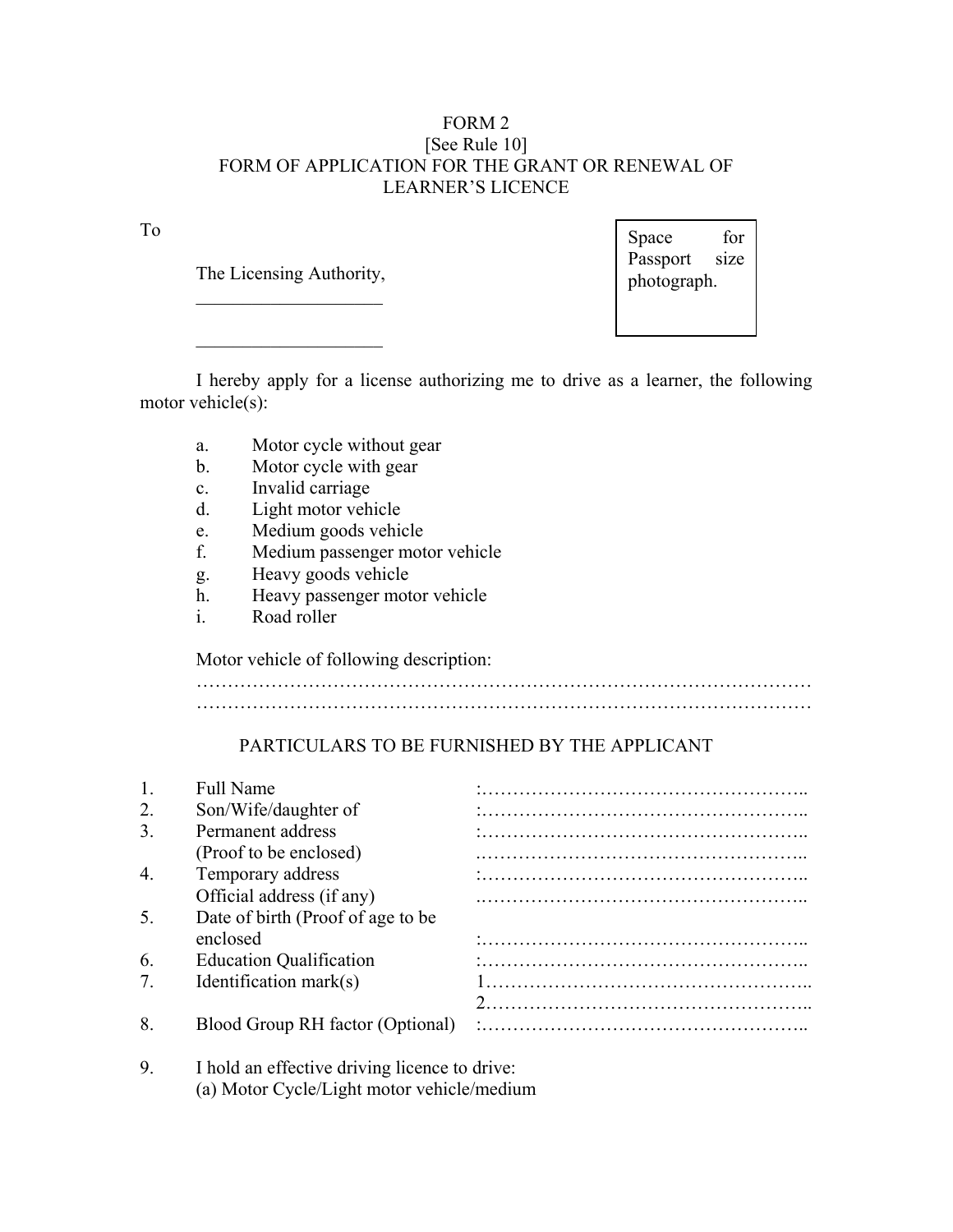| 10. | passenger motor vehicle/medium goods<br>vehicle with effect from<br>Particulars of any driving license<br>previously held by applicant.                |                                                                                                                                                                     |  |  |  |  |  |  |  |  |  |  |  |  |
|-----|--------------------------------------------------------------------------------------------------------------------------------------------------------|---------------------------------------------------------------------------------------------------------------------------------------------------------------------|--|--|--|--|--|--|--|--|--|--|--|--|
|     | Whether it was cancelled and<br>if so, for what reason;                                                                                                |                                                                                                                                                                     |  |  |  |  |  |  |  |  |  |  |  |  |
| 11. | Particulars of any learner's license<br>previously held by applicant in respect<br>of the description of vehicle to<br>which the applicant has applied |                                                                                                                                                                     |  |  |  |  |  |  |  |  |  |  |  |  |
| 12. | Have you been disqualified for<br>holding or obtaining driving license<br>or learner's license. If so, for<br>what reasons.                            |                                                                                                                                                                     |  |  |  |  |  |  |  |  |  |  |  |  |
| 13. | I enclose 3 copies of my recent<br>photograph (passport size<br>photographs).                                                                          |                                                                                                                                                                     |  |  |  |  |  |  |  |  |  |  |  |  |
| 14. |                                                                                                                                                        |                                                                                                                                                                     |  |  |  |  |  |  |  |  |  |  |  |  |
| 15. |                                                                                                                                                        | I have submitted along with my earlier application for learner's license/ I enclose<br>the written consent of parent/guardian (in case of applicant being a minor). |  |  |  |  |  |  |  |  |  |  |  |  |
| 16. | I enclose driving certificate dated  issued by                                                                                                         |                                                                                                                                                                     |  |  |  |  |  |  |  |  |  |  |  |  |
|     |                                                                                                                                                        | (Name and address of the driving school)                                                                                                                            |  |  |  |  |  |  |  |  |  |  |  |  |
| 17. |                                                                                                                                                        |                                                                                                                                                                     |  |  |  |  |  |  |  |  |  |  |  |  |
| 18. | Rules, 1989.                                                                                                                                           | I am exempted from the medical test under Rule 6 of Central Motor Vehicle                                                                                           |  |  |  |  |  |  |  |  |  |  |  |  |
| 19. | I am exempted from the preliminary test under Rule 11(2) of Central Motor<br>Vehicle Rules, 1989.                                                      |                                                                                                                                                                     |  |  |  |  |  |  |  |  |  |  |  |  |
|     | * Strike out whichever is inapplicable.<br>Date                                                                                                        | Signature or thumb impression of applicant<br>Specimen Signature or thumb impression of applicant                                                                   |  |  |  |  |  |  |  |  |  |  |  |  |
|     | 2.                                                                                                                                                     |                                                                                                                                                                     |  |  |  |  |  |  |  |  |  |  |  |  |